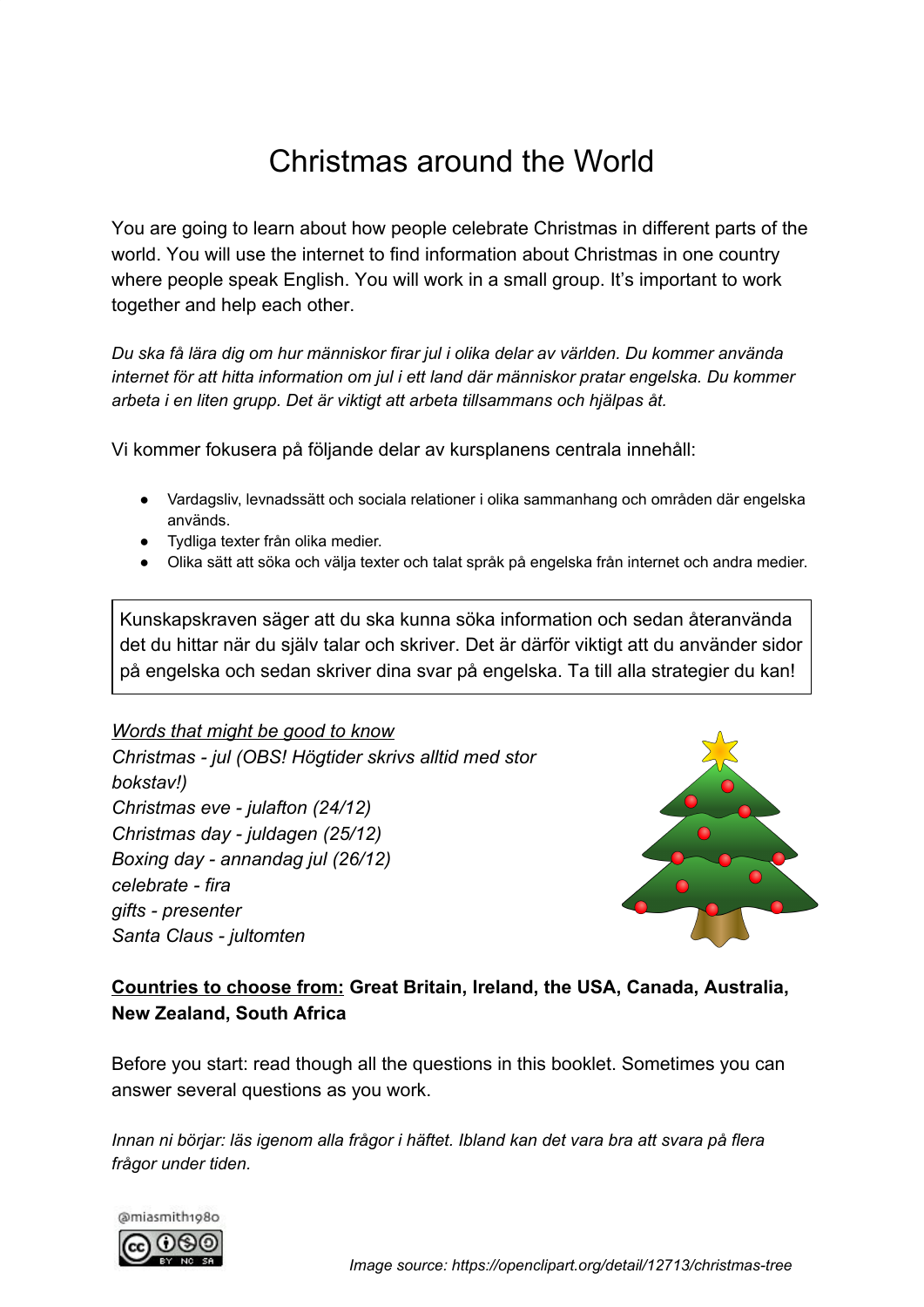## **Group members: \_\_\_\_\_\_\_\_\_\_\_\_\_\_\_\_\_\_\_\_\_\_\_\_\_\_\_\_\_\_\_\_\_\_\_\_\_\_\_\_\_\_**

1. Choose a country where English is spoken.

2. Search on the web: the name of the country + the word Christmas

3. Look at three different English websites. Choose one of them and read to find information about the person. Answer the questions.

 $\mathcal{L}_\mathcal{L} = \mathcal{L}_\mathcal{L} = \mathcal{L}_\mathcal{L} = \mathcal{L}_\mathcal{L} = \mathcal{L}_\mathcal{L} = \mathcal{L}_\mathcal{L} = \mathcal{L}_\mathcal{L} = \mathcal{L}_\mathcal{L} = \mathcal{L}_\mathcal{L} = \mathcal{L}_\mathcal{L} = \mathcal{L}_\mathcal{L} = \mathcal{L}_\mathcal{L} = \mathcal{L}_\mathcal{L} = \mathcal{L}_\mathcal{L} = \mathcal{L}_\mathcal{L} = \mathcal{L}_\mathcal{L} = \mathcal{L}_\mathcal{L}$ 

 $\mathcal{L}_\mathcal{L} = \mathcal{L}_\mathcal{L} = \mathcal{L}_\mathcal{L} = \mathcal{L}_\mathcal{L} = \mathcal{L}_\mathcal{L} = \mathcal{L}_\mathcal{L} = \mathcal{L}_\mathcal{L} = \mathcal{L}_\mathcal{L} = \mathcal{L}_\mathcal{L} = \mathcal{L}_\mathcal{L} = \mathcal{L}_\mathcal{L} = \mathcal{L}_\mathcal{L} = \mathcal{L}_\mathcal{L} = \mathcal{L}_\mathcal{L} = \mathcal{L}_\mathcal{L} = \mathcal{L}_\mathcal{L} = \mathcal{L}_\mathcal{L}$ 

 $\mathcal{L}_\mathcal{L} = \mathcal{L}_\mathcal{L} = \mathcal{L}_\mathcal{L} = \mathcal{L}_\mathcal{L} = \mathcal{L}_\mathcal{L} = \mathcal{L}_\mathcal{L} = \mathcal{L}_\mathcal{L} = \mathcal{L}_\mathcal{L} = \mathcal{L}_\mathcal{L} = \mathcal{L}_\mathcal{L} = \mathcal{L}_\mathcal{L} = \mathcal{L}_\mathcal{L} = \mathcal{L}_\mathcal{L} = \mathcal{L}_\mathcal{L} = \mathcal{L}_\mathcal{L} = \mathcal{L}_\mathcal{L} = \mathcal{L}_\mathcal{L}$ 

\_\_\_\_\_\_\_\_\_\_\_\_\_\_\_\_\_\_\_\_\_\_\_\_\_\_\_\_\_\_\_\_\_\_\_\_\_\_\_\_\_\_\_\_\_\_\_\_\_\_\_\_\_\_\_\_\_\_\_\_\_\_\_\_\_\_\_

\_\_\_\_\_\_\_\_\_\_\_\_\_\_\_\_\_\_\_\_\_\_\_\_\_\_\_\_\_\_\_\_\_\_\_\_\_\_\_\_\_\_\_\_\_\_\_\_\_\_\_\_\_\_\_\_\_\_\_\_\_\_\_\_\_\_\_

\_\_\_\_\_\_\_\_\_\_\_\_\_\_\_\_\_\_\_\_\_\_\_\_\_\_\_\_\_\_\_\_\_\_\_\_\_\_\_\_\_\_\_\_\_\_\_\_\_\_\_\_\_\_\_\_\_\_\_\_\_\_\_\_\_\_\_

\_\_\_\_\_\_\_\_\_\_\_\_\_\_\_\_\_\_\_\_\_\_\_\_\_\_\_\_\_\_\_\_\_\_\_\_\_\_\_\_\_\_\_\_\_\_\_\_\_\_\_\_\_\_\_\_\_\_\_\_\_\_\_\_\_\_\_

\_\_\_\_\_\_\_\_\_\_\_\_\_\_\_\_\_\_\_\_\_\_\_\_\_\_\_\_\_\_\_\_\_\_\_\_\_\_\_\_\_\_\_\_\_\_\_\_\_\_\_\_\_\_\_\_\_\_\_\_\_\_\_\_\_\_\_

\_\_\_\_\_\_\_\_\_\_\_\_\_\_\_\_\_\_\_\_\_\_\_\_\_\_\_\_\_\_\_\_\_\_\_\_\_\_\_\_\_\_\_\_\_\_\_\_\_\_\_\_\_\_\_\_\_\_\_\_\_\_\_\_\_\_\_

 $\mathcal{L}_\mathcal{L} = \mathcal{L}_\mathcal{L} = \mathcal{L}_\mathcal{L} = \mathcal{L}_\mathcal{L} = \mathcal{L}_\mathcal{L} = \mathcal{L}_\mathcal{L} = \mathcal{L}_\mathcal{L} = \mathcal{L}_\mathcal{L} = \mathcal{L}_\mathcal{L} = \mathcal{L}_\mathcal{L} = \mathcal{L}_\mathcal{L} = \mathcal{L}_\mathcal{L} = \mathcal{L}_\mathcal{L} = \mathcal{L}_\mathcal{L} = \mathcal{L}_\mathcal{L} = \mathcal{L}_\mathcal{L} = \mathcal{L}_\mathcal{L}$ 

 $\mathcal{L}_\mathcal{L} = \mathcal{L}_\mathcal{L} = \mathcal{L}_\mathcal{L} = \mathcal{L}_\mathcal{L} = \mathcal{L}_\mathcal{L} = \mathcal{L}_\mathcal{L} = \mathcal{L}_\mathcal{L} = \mathcal{L}_\mathcal{L} = \mathcal{L}_\mathcal{L} = \mathcal{L}_\mathcal{L} = \mathcal{L}_\mathcal{L} = \mathcal{L}_\mathcal{L} = \mathcal{L}_\mathcal{L} = \mathcal{L}_\mathcal{L} = \mathcal{L}_\mathcal{L} = \mathcal{L}_\mathcal{L} = \mathcal{L}_\mathcal{L}$ 

 $\mathcal{L}_\mathcal{L} = \mathcal{L}_\mathcal{L} + \mathcal{L}_\mathcal{L} + \mathcal{L}_\mathcal{L} + \mathcal{L}_\mathcal{L} + \mathcal{L}_\mathcal{L} + \mathcal{L}_\mathcal{L} + \mathcal{L}_\mathcal{L} + \mathcal{L}_\mathcal{L} + \mathcal{L}_\mathcal{L} + \mathcal{L}_\mathcal{L} + \mathcal{L}_\mathcal{L} + \mathcal{L}_\mathcal{L} + \mathcal{L}_\mathcal{L} + \mathcal{L}_\mathcal{L} + \mathcal{L}_\mathcal{L} + \mathcal{L}_\mathcal{L}$ 

We chose this website: www.

4. On what days do people in your country celebrate Christmas?

5. Who brings the Christmas gifts in this country?

6. What do people in this country eat for Christmas?

6. Other interesting information about Christmas in this country:

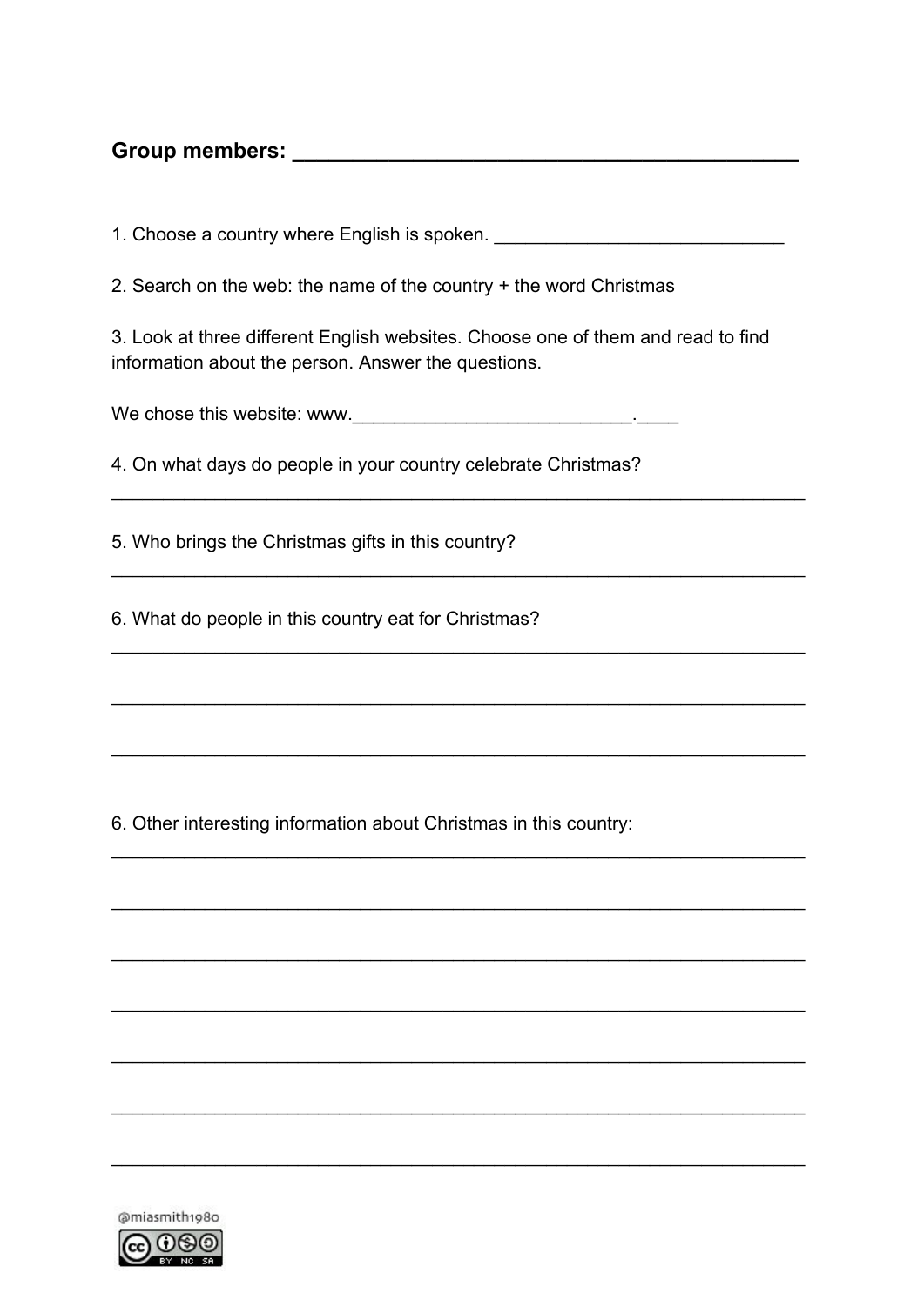7. Now stop searching and write a short text in your own words about Christmas in this country. Use the information you have found. Try to write one text each. When you are done, hand this text in to your teacher.